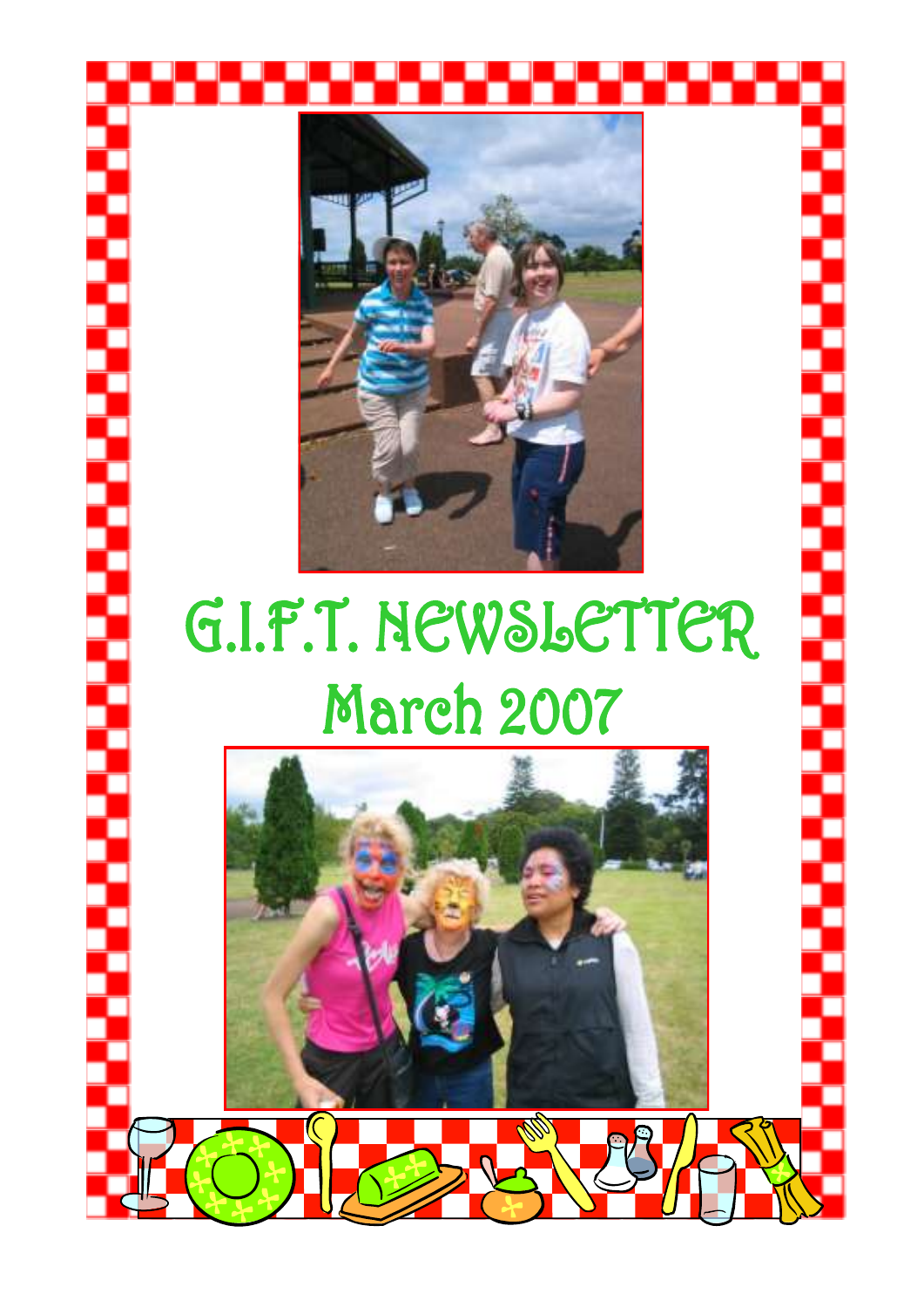### From the Administrator

 This will be my last report to you as I am retiring from the position of Administrator and a new appointment has been made to take effect from the A.G.M. on May 6<sup>th</sup>.

Since I came to G.I.F.T. six years ago there have been many improvements and much upgrading of the facilities in both houses and in the Centre area. New carpeting throughout all areas, painting of the interior and exterior of all premises, new garage and carport, Purchase of Toyota HiAce Van and Honda Odyssey, modified entrance and uplifted entrance deck.

There has been no turnover of staff which has given a great stability to the whole complex, and very few turnover of residents. I am very grateful to the staff members for their wholehearted co-operation and willingness to go even beyond the normal call of duty. I think I can say that the six years of my tenure have been very rewarding and I can leave G.I.F.T. in good hands and with a good heart. Thank you all.

Brother Gabriel

#### From the R.E. Co-ordinator

We had a very successful picnic to start the year off on Sunday  $11<sup>th</sup>$  Feb. It was a family day at Cornwall Park so there was music to dance to (which we did), face painting (see the front cover), fairies and clowns and a sausage sizzle (which those that didn't seem to eat enough lunch, ate!). And most importantly, the sun shone!

We are back into the swing of things with both groups. At the beginning of each year I like both the Study Group and Companions to do an activity that will be on display for the rest of the year. The Study Group have decorated profiles of their heads which will sit in a 'boat', fishing for people with their love. The lesson followed the words Jesus spoke to Peter when he said you will fish for people not fish. The Companions decorated card cut outs of people to hang on the grapevine this year. This was related to us following Jesus - following Jesus is a bit like playing 'Follow the leader', we do as Jesus does love others, care for people, share, be a good friend.

The March sessions have focused on Lent - the Study Group's theme for the day was 'serving others'. With the help of a volunteer they had to come up with a specific way they were going to serve someone during Lent. They then washed one another's hands. They finished the day with a Reconciliation service with Fr James. The Companions heard the story of the Forgiving Father which was retold with an echo pantomime. The focus was on Jesus forgiving and loving us and us returning that love - to Jesus and others.

Many blessings, Caroline Horrigan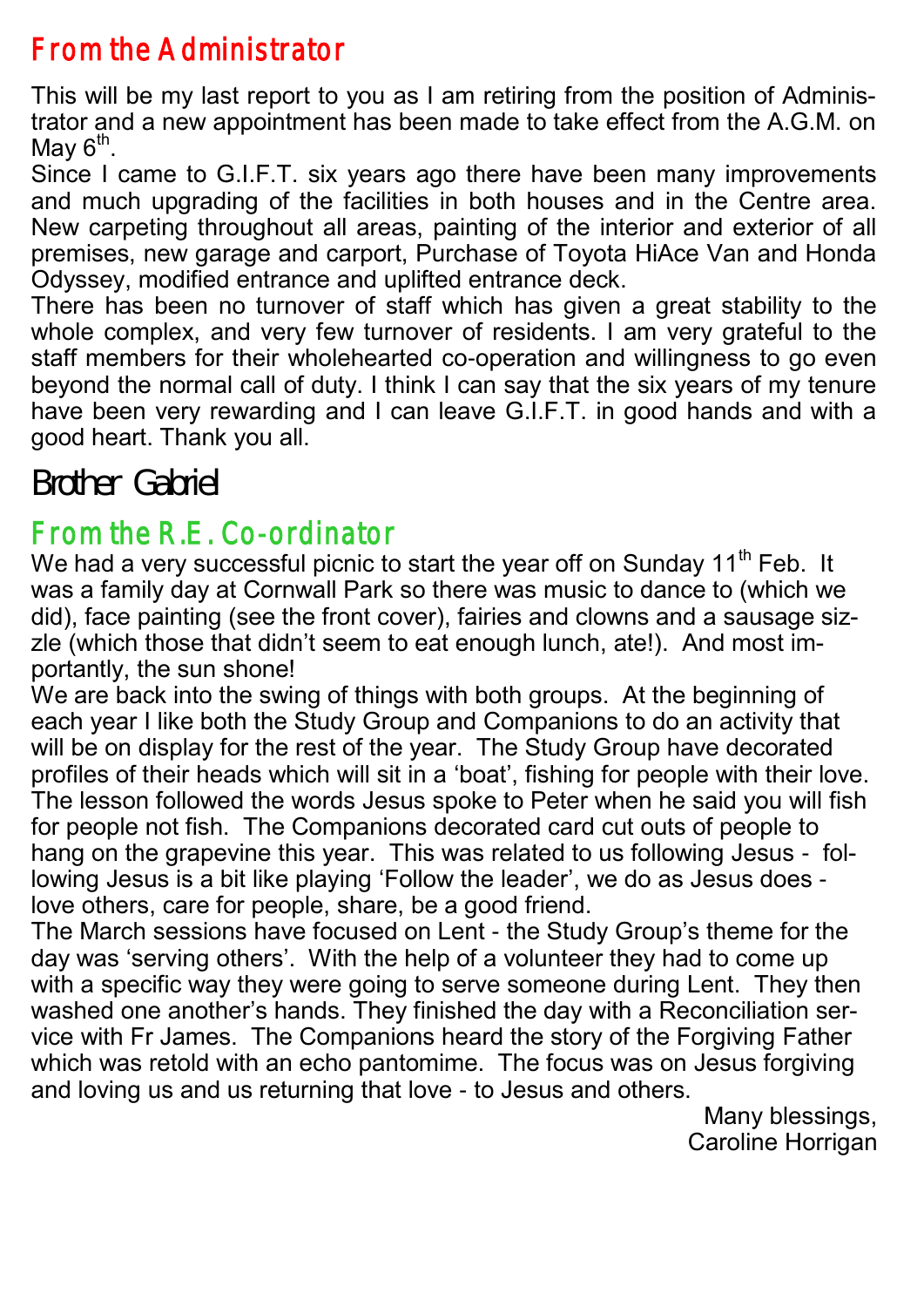

Gail patting Erin's little friend! They are surrounded by Sacha, Anna, Angela and Sr Jean.



Jackie and Erin enjoying the music.



Sonia and Trisha pausing for a photo mid-dance.





Enjoying the picnic - Top: Art, Sacha, Anna and Carolyn. Right: Trisha, Kalo, Caroline R, Janice and John

Two dear GIFT friends - Charlie Waigth and Sr Jean